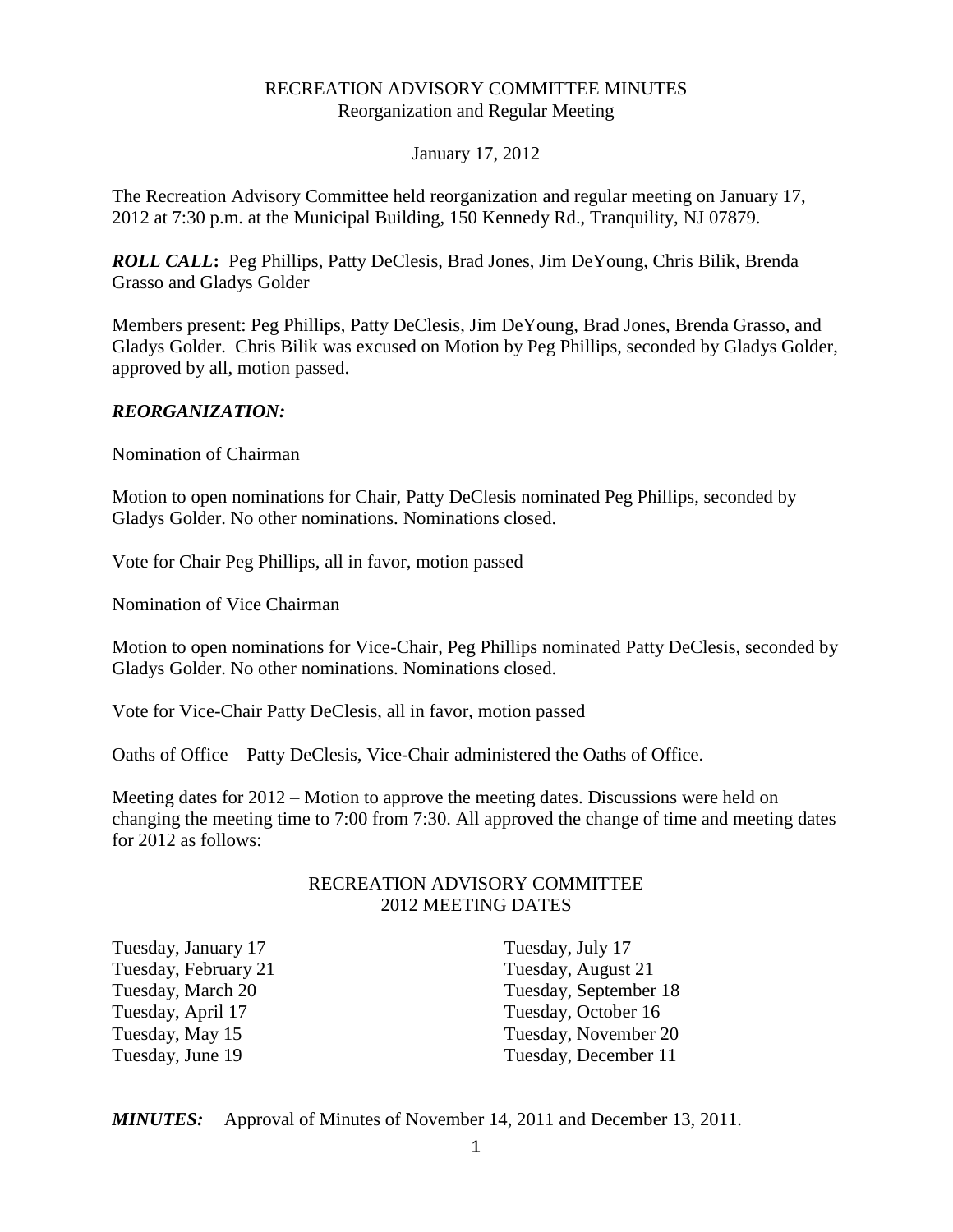Minutes of November 14, 2011 and December 13, 2011: A motion to accept the minutes with changes was made by Brenda Grasso. Patty DeClesis seconds the motion. Vote: All ayes.

## *NEW BUSINESS:*

# **1. Discussions**

#### **a. 2012 Budget Update**

- Peg attended the meeting when the Township Committee discussed the first go around of the budget.
- The official budget has not yet been finalized.
- Peg was able to clarify any questions raised by the Committee.

## **b. Popcorn Machine & Coffee Percolator Purchase**

- \$500.00 of the Misc. money from 2011 budget was encumbered for the purchase of the popcorn machine and Coffee Percolator.
- In order to encumber the money a quote was needed from a vendor. Peg spoke with Sussex County Rental regarding the purchase. The quote came in @ \$700.00
- Brad will search for other prices regarding the popcorn machine. Peg Suggested reaching out to Sealand Restaurant Supply Company.

## **c. Gingerbread House Contest- recap**

- Patty read the winners of the Gingerbread House:
- For the Team Builder Category-  $1^{st}$  place- Hannah Holzhauer, Jenny Ahmad, & Riley Scuralli, 2<sup>nd</sup> Place- The Phillips Family, and 3<sup>rd</sup> Place- Gingerbread JETS.
- Single Builder under 14- Ryan Holzhauer
- Single Builder 14-18- Stephanie Ahmad
- Single Builder 19 & Older- Debra Monaco.
- Pictures are displayed on the bulletin board in the lobby of the Municipal Building.
- Overall the contest went well, but the turnout was low.
- The committee is in favor to hold another contest next year. The committee will brainstorm ideas on how to get the communication out better for next year.
- The committee received positive feedback from those who participated.
- There a few Rosette Ribbons left over that can be used for next year.
- The committee discussed making a change to the rules stating that the houses can only be constructed out of gingerbread. A house was constructed out of rice krispies and then the gingerbread was attached so the walls would stand better. The committee felt this was unfair to those who struggle trying to get the gingerbread together to hold with no other reinforcements.
- The idea of donating the house and/or to raise money for an organization could be way to increase involvement.

#### **d. Tree Lighting- recap**

- The event went well. Received positive feedback from those who attended.
- The Girl Scouts gathered all the food for the food donation.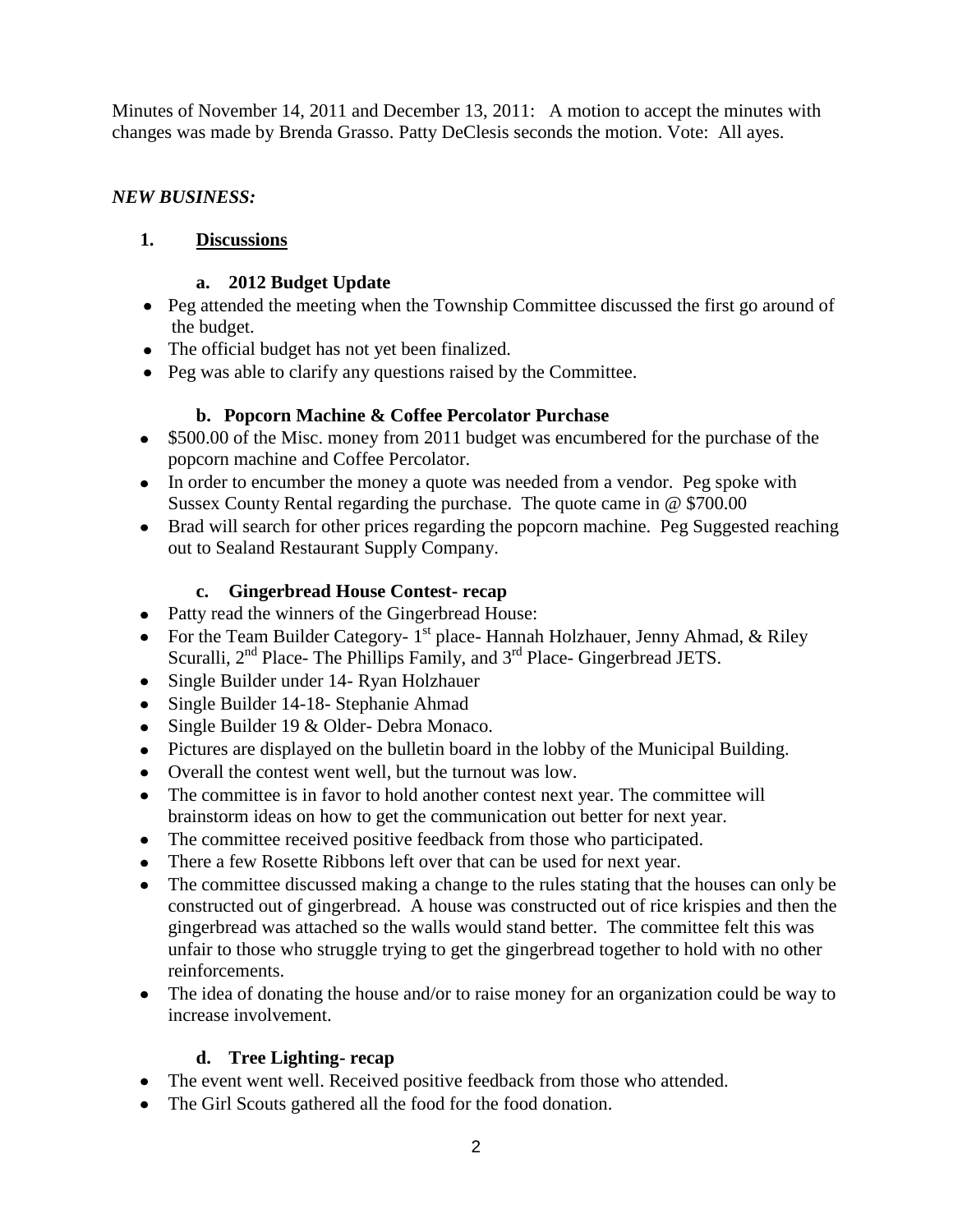- The event will have a 4:30pm start for next year.
- Hot Chocolate and juice will be served again next year along with coffee.

## **e. Ho Ho Hotline- Recap**

- 35 calls were placed over the 2 day timeframe. This is down from about 80 calls that were placed last year.
- Some flyers were not handed out during parent/teacher conference which could have contributed to the low number of calls.
- Patty received positive feedback from the parents.

## **f. Home Decorating- Recap**

- Not a lot of entries again this year.
- Need to communicate better that you can nominate homes.

## **g. Snow Tubing- update**

- No one has registered to date.
- Need at least 15 people to get the discount.
- The event was posted in the school bulletin.
- Patty will ask Lou to post in on the board on 517.
- Brad will post the event on facebook.

# **h. Easter Egg Hunt- Update**

- The Girl Scout Troop is on board to do it again. Peg will confirm with Rose what troop will be there.
- The event is scheduled for April 1. 2012.
- Patty will check the supplies that were left from last year.

# **i. Spring Skedaddle- Update**

- The Spring Skedaddle will not take place this year. The committee was having trouble finding a date that is not conflicting with other races in the area.
- Peg mentioned to make the event worth it, we would need 100 applicants. In order to get more involvement, there was discussion regarding a former resident who established a scholarship fund for a green township resident that passed away a year after graduating High School. She thought it would be nice to team up with something locally to raise the funds for the scholarship.

# **j. Movie in the Park**

- Jim did some research to buy equipment but it was not practical, costs are too high. It's best to rent the equipment and have them set up for \$675.00.
- A decent movie that came out in the last couple of years, the Performance License costs \$300.00. An older movie costs \$150.00. Holiday movies and Disney movies are \$300.00
- A Disney movie has some restrictions- Limited when to show the movie which is either mid May- June  $21<sup>st</sup>$  or mid July- August. No Alcohol can be served and no more 1000 people in attendance.
- The License Company will send promotional material along with the license.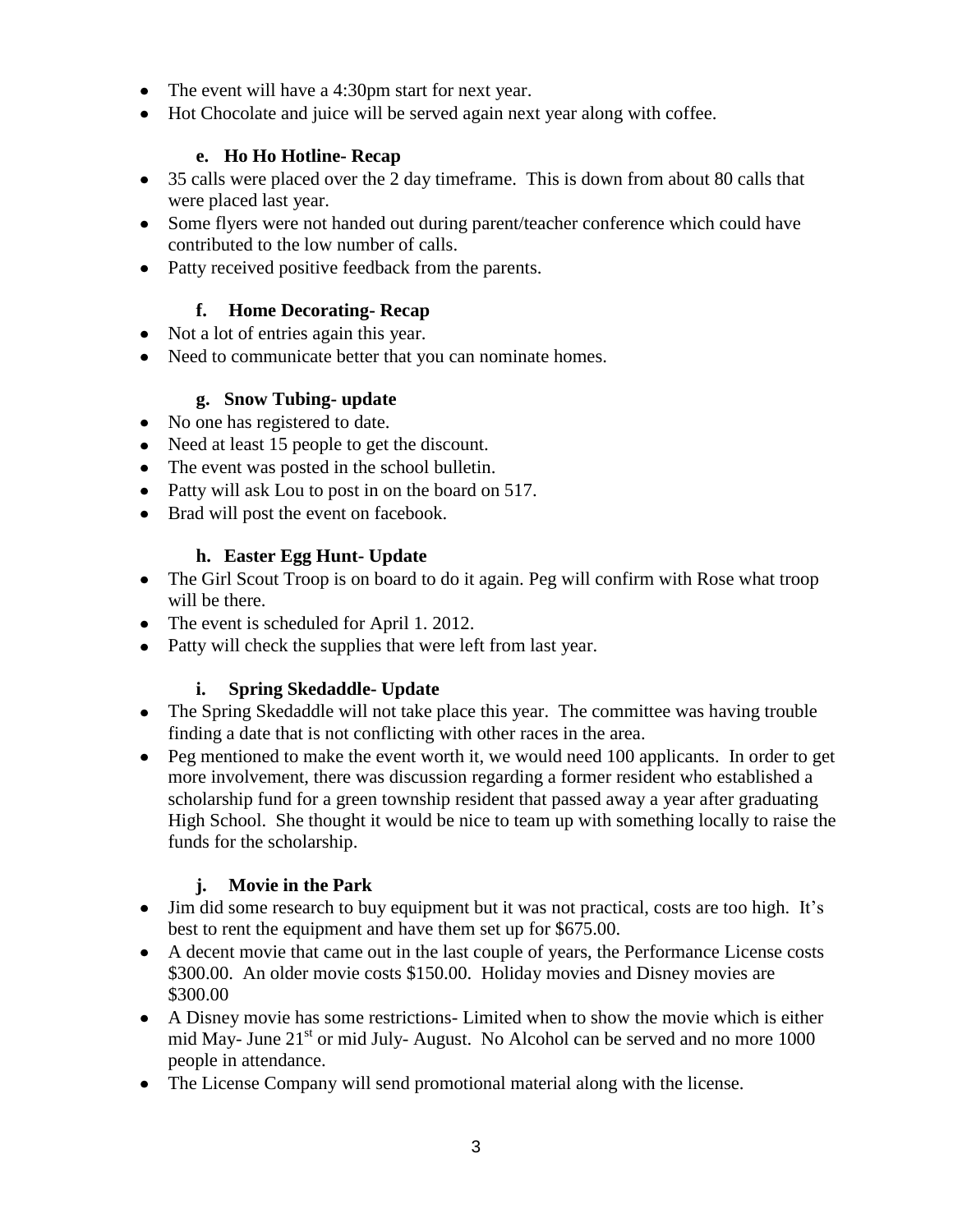• Jim mentioned that you can rent the Mansfield Movie Theatre for \$500.00. Jim will get more information.

# **k. Green Township Day – 9/22**

- The school had Brenda fill out a school usage form. They are ok with the date. School will work with the committee with whatever they need. Brenda will confirm with the school that they are ok with all the equipment that will be set up for the event.
- Climbing Wall- Jim is working with Hackettstown Armory.
- Fire Safety House- It's reserved. Peg mentioned it to Bill Rafferty. He will have a couple of firemen to help. The contact person is Beverly Foster 973-322-4344 at St. Barnabas Burn Foundation. The house need electricity, therefore, it will have to be set up near the pavilion. If there is a rain date and the house is available we can have on that day as well.
- Any Excuse for a Party- Peg received a revised contract. Holding the deposit from 2011. Reserved the same two pieces of equipment.
- Mark Ghia- Lost the deposit from 2011. There was discussion as to whether or not to keep him and it was decided to book him again.

# **l. Summer Rec**

- Brenda would like to attend the Kindergarten Registration to discuss the program and handout forms. The recreation program is in need of games. Brenda mentioned the company Mind Ware which has educational games.
- Peg asked Brenda to make a list of the items that are needed.
- Brenda has pictures that were taken during last year's program and would like to make a poster for the bulletin board at school. Peg mentioned to add a release to the registration form to allow the use of pictures. Peg will talk to Linda Peralta to find out what can or cannot be done.
- School usage form is done.
- Every Wednesday there will be activities at the park.
- Brenda mentioned to have an assistant director vs. a sports director. Brenda will define what positions are needed and it will be presented to the Township Committee.

# **m. Other**

- The committee discussed coming up with new ideas and ways to get more involvement from the community. Patty mentioned that Marybeth Holzhauer is a certified Yoga Instructor and would be interested in teaching Yoga downstairs at Town Hall. Patty will find out the cost and how much time Marybeth wants to put in.
- Jim mentioned that the Seventh Day Adventist School has a sign that says the gym is available for rent. Jim will look into the cost.
- There was discussion on ways to advertise for the upcoming events for the year. The events will be published in the Green Grapevine which currently gets distributed twice a year. The website should be up and running in Feb. Christine will bring the calendar of events to the February meeting to review. After the review of the calendar, the committee would like it forwarded to the school so it can be sent out with the school bulletin and so it can be posted at the school. There also was discussion on sending a 5X7 postcard bulk mailing listing the events for the year. Christine will call the printer used for the Green Grapevine to get a cost.